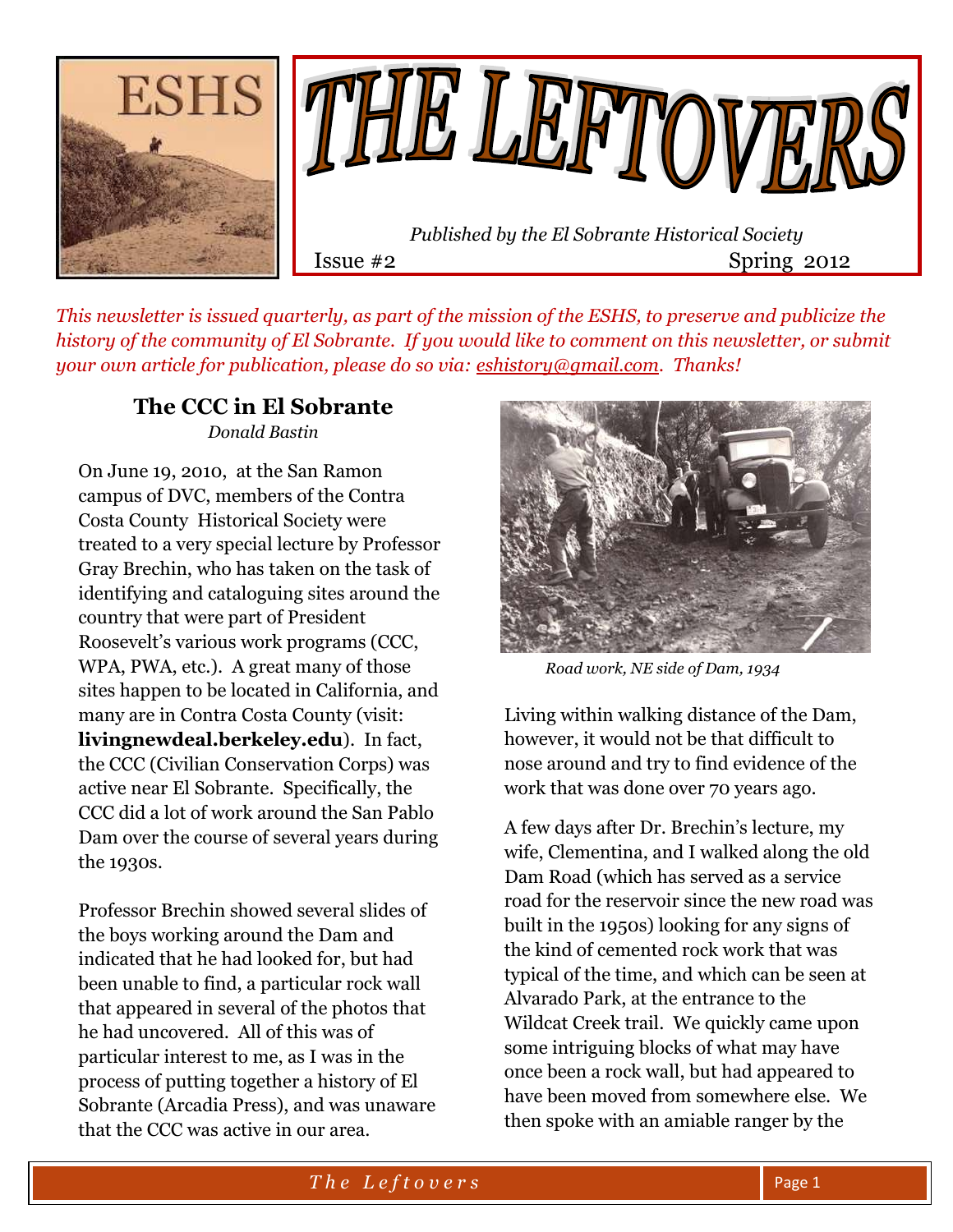name of Tom Brackett, who was not aware of any rock walls, but who did mention that it was common knowledge among EBMUD staff that the CCC had done a lot of work at the dam in the '30s, including planting trees, cutting roads, and constructing a series of "check dams" along some of the ephemeral creeks that drain into the reservoir or into San Pablo Creek, above the dam. These areas, unfortunately, were not open to the public, but he graciously offered to escort us to one of the better sites when he had some free time.

A few weeks later, we met ranger Brackett at the staff center just off the Dam Road. A short drive along Bear Creek Road took us to the mouth of Mistletoe Creek, which drains into San Pablo Creek just above the road. Neither Clem nor I were expecting a great deal. Perhaps we would find some jumbled rocks or a piece of a cracked wall to indicate where a dam had been, that is all. We were really not prepared to come upon no less than twelve intact rock dams, still doing their job of checking water flow and trapping silt, extending perhaps a half-mile or so up the hillside.



*Ranger Brackett, standing on one of the check dams*

The dams were clearly well-built and wellengineered, typical of the high-quality work that was done by the CCC and other workers in Roosevelt's programs. Some of the lower

dams showed some cracking, evidence of earth movement. But the upper works were pristine, and could have been built last week.

After almost two hours of clambering over rock walls, and snapping almost 100 photographs, we were obliged to leave little Mistletoe Creek, and its unexpected treasures. Our guide assured us that other dams had been built along other streams, but that he did not have the time to take us to any other sites. We were more than happy with what we had seen, and expressed our appreciation for his generosity.

These rock structures, built to serve a utilitarian purpose, and to keep young men busy and active, may not seem to be particularly impressive, but their very existence, along an inconsequential creek, is amazing and quite unexpected. They should be treasured. They serve to remind us of a low time in our county's history, when young men learned the value of hard work, and doing a job well, no matter how pedestrian.

But what of the rock wall that sparked this quest? Fortunately, Professosr Brechin was able to direct us to a cache of photographs that had originally been part of the collection of the East Bay Regional Parks District. The images covered about three years, from 1934 thru 1936, and showed young men engaged in all kinds of activity, including road construction, tree planting, tree clearing, and inter-camp sports competition. All of the images, over 100 in all, were snapshots, un-posed, showing men and boys engaged in some kind of activity. I was able to scan about 80 of the better images. This is an amazing collection, and sheds light on a part of West County history that had been very little known, even, apparently, among the staff of EBMUD, operators of the San Pablo Reservoir.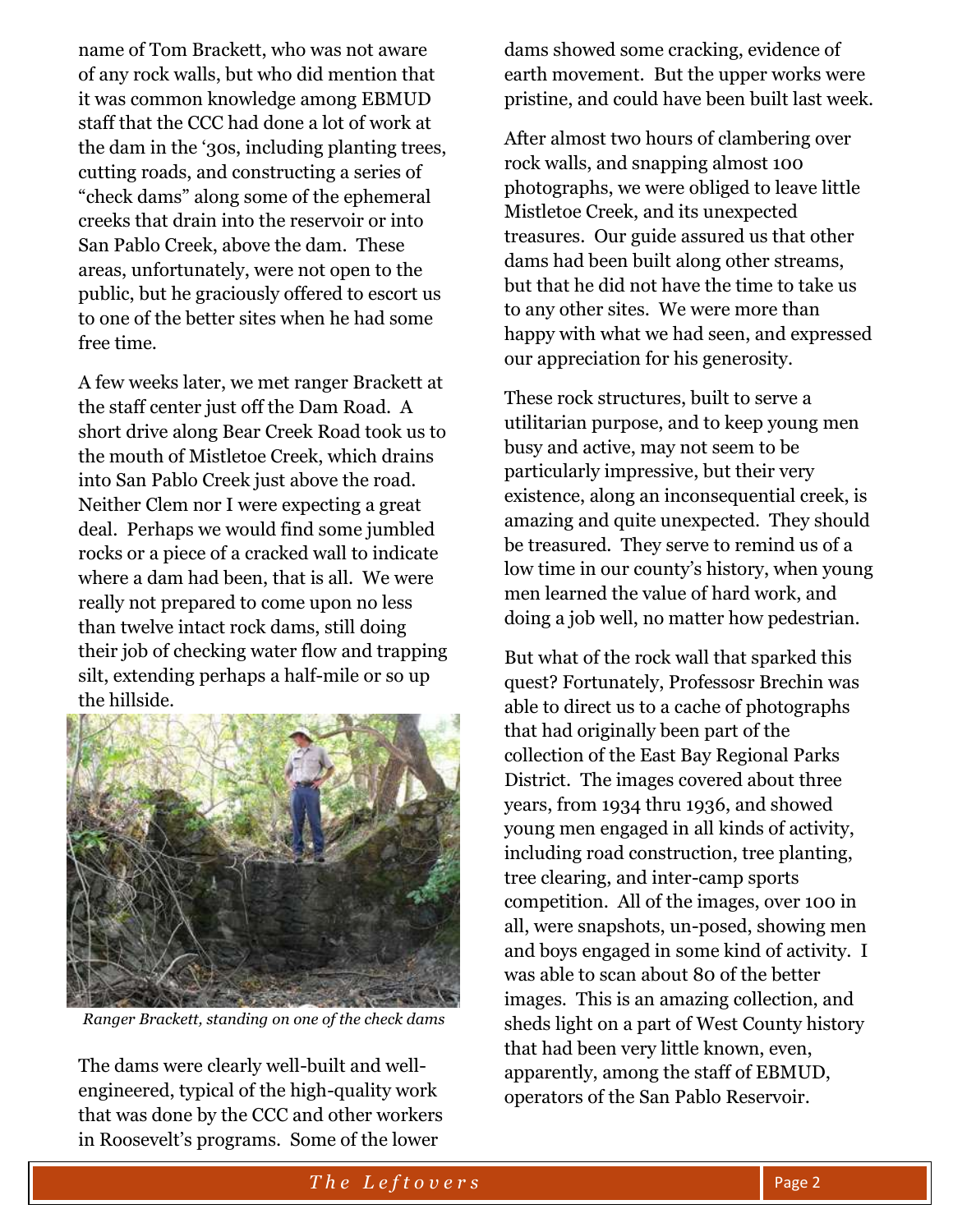But was there anything showing the construction of a rock wall? Sure enough, after going through almost the entire collection, we came upon about five images that seemed to be oriented to the construction of a rock wall. In several of the shots it could clearly be seen that the site of



the wall was right alongside the old Dam Road and very near the water. It was also evidently near an outfall tower. As the reservoir has only one such tower along its length, it would be an easy matter to locate the current site of the wall, assuming that it had not disintegrated over time or been removed. On several of the photos, dated January, 1935, someone had written the term "Observation Point." Apparently, the purpose of the wall was to provide motorists with a place to stop and view the lake. And as can be seen from the picture of the finished wall, this was not just an exercise in engineering but was something that was meant to be an attractive piece of architecture. But was it still there?

In September, 2010, with my wife and girls, I visited the San Pablo Reservoir. After parking, we hiked along the service road (the old Dam Road), all the while looking for the old outfall tower. After about three-quarters of a mile, we found ourselves opposite the tower. The site had changed considerably in the intervening 75 years, and was now covered with trees and brush. Also obscuring the site was a visitor toilet facility. But neither time nor toilet could hide the

stone wall that immediately commanded our attention. There it was—about half covered by dirt and obscured by a thick cover of poison oak, but without a doubt the very wall that we had been seeking. At the right end and in the middle were the decorative



little pillars that we had seen in the photograph. The middle pillars, flanking a gap in the

center of the wall, held a surprise. On the other side was a broad stone stairway,

leading down almost to the water's edge. Now the meaning of that little gap in the wall made sense.



But still it was a surprise, as it was not until 1973 that the reservoir was opened to the public. Yet, here was an overlook and a stairway, built in 1935, that invited the visitor to enjoy the lakeside without hindrance. Curious.

Over the years, the left end of the wall has fallen away, victim of a small earth slide. But most of it, including the stairway, remains intact. It would take little effort to clear away the obscuring brush and earth and bring back this artifact to something like its original condition, providing a unique and historic amenity to the San Pablo Reservoir experience. As mentioned, the EBMUD staff, while aware of some of the activities of the CCC, were not aware of the existence of this wall, and were excited to learn of it. With the addition of a small interpretive exhibit, a small part of the CCC story in El Sobrante may yet be told.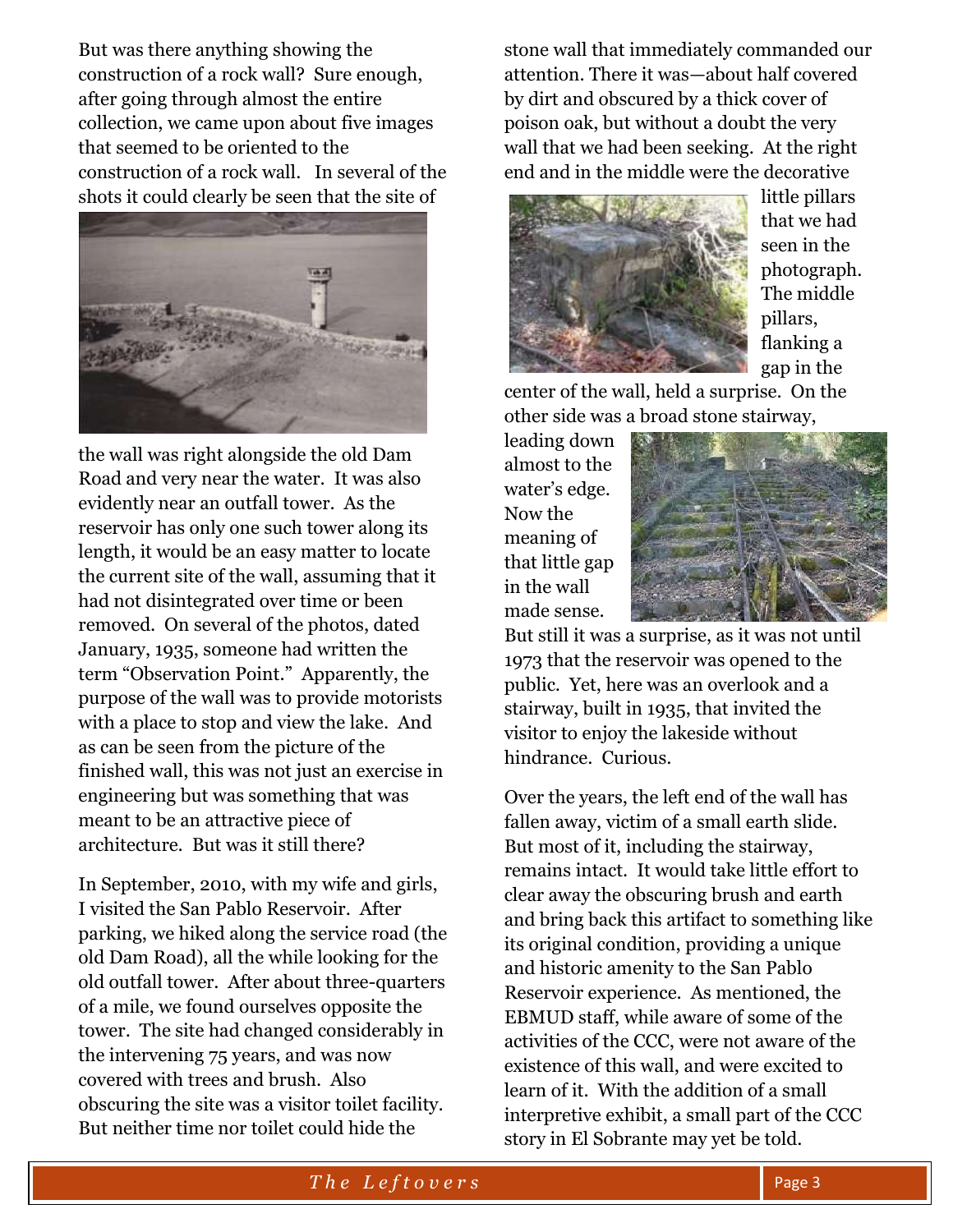#### **EL SOBRANTE'S HERITAGE TREE – A NATIONAL RECORD HOLDER**

 *By: Maurice P. Abraham* 

El Sobrante has its own Big Tree; not a Giant Redwood or Sequoia, but no less significant. It is a large Sargent Cypress (Supressus Sargentii) and is recognized by the National Register of Big Trees as the largest of its species known to exist in the United States.<sup>1</sup>

The age of the tree is estimated at approximately 150-years according to the coordinator of the California Register of Big Trees. This would place its beginnings to



around 1850-1860, the era of California's Gold Rush and Statehood and the U.S. Civil War. The tree was nominated to the Register by R. Nichols in 2001. It

measures 58 feet high, with a trunk circumference of 244 inches and a crown spread of 63 feet for a size-ranking total of 318 points. <sup>2</sup>

This stately Cypress stands on the northfacing slopes of San Pablo Ridge adjacent to Clark Creek. While the tree is located in the El Sobrante Valley community, it is technically within Richmond's city limits. It

 $\overline{a}$ 

is situated a short distance east of the EBRPD trail that begins at the end of Clark Road. The EBRPD trail is a right-of-way over the private property on which the Sargent Cypress is located. <sup>3</sup> Therefore it's important that persons interested in viewing the tree be respectful of the private property by staying on or close to the trail, closing all gates and not harassing the livestock.

The National Register of Big Trees, a program of American Forests, lists about 800 champion trees nationwide. Of these, more than 80 are located in California, making them state champions as well. The California Register of Big Trees is a program of the California Department of Forestry and Fire Protection and the Northern and Southern California Societies of American Foresters. It maintains records for the largest specimen of each native and naturalized tree species growing in California.

Each registered big tree has its own history, its own story. We will never know the true history of this particular tree; did it occur naturally? If not, who planted it and why? And what natural disasters has it managed to survive?

However, it's not difficult to imagine the history this tree has witnessed these past 150-years as it stood in silent magnificence overlooking the El Sobrante Valley. It sprouted to life when California's early Mexican and European ranchers rode the surrounding hills and their cattle grazed the valley's abundant grasslands. Imagine if this tree could talk; it would surely have much to tell us.

 $\overline{a}$ 

<sup>&</sup>lt;sup>1</sup> National Register of Big Trees:

http://www.americanforests.org/our-programs/bigtree/ <sup>2</sup> California Register of Big Trees:

http://www.ufei.org/bigtrees/bigtreelist.lasso

<sup>&</sup>lt;sup>3</sup> Canyon Park Friends of Open Space: <http://www.saveelsobrantehills.org/photosmaps.html>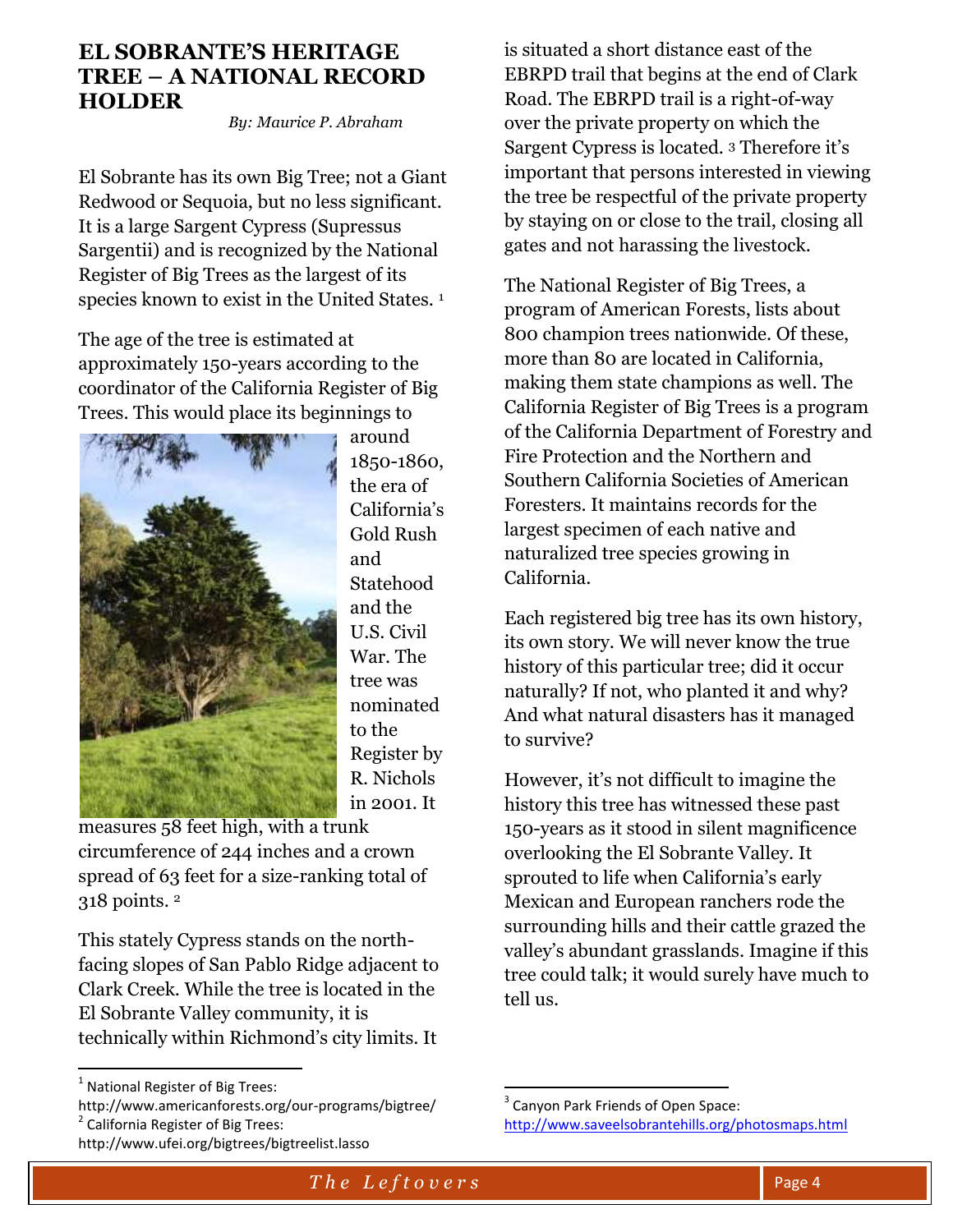## **ESHS Hosts Chamber Mixer**

On Wednesday, March 14, the ESHS hosted the monthly Chamber of Commerce mixer at the Mechanics Bank. Between 30 and 40

guests were in attendance, doing ample justice to the excellent comestibles provided by



the Historical Society. Historian Donald Bastin spoke briefly about El Sobrante history and the newly-published *El Sobrante* history book. It is the hope of the Historical Society that our efforts to claim our past will help to inspire a greater sense of community pride.

## Exhibit: **Pieces of the Past**

El Sobrante Library, January 17 thru February 28, 2012.



Through the generosity of long-time El Sobrante resident, Dorothy Philippi, the ESHS was able to put on

display a truly unique collection of Native American artifacts, collected right here along the banks of San Pablo Creek. The ancient site, on land belonging to the Philippi family, was excavated in 1950 by noted Berkeley archaeologist, Robert Heizer. Eleven burials were discovered, along with numerous stone implements. The Philippi family collected artifacts for years and these were recently examined by our own expert on Native American history, George Coles, who taught for years at Contra Costa College and has conducted many excavations of local sites. With this information in hand, we

displayed the Philippi collection, consisting of mortars, pestles, arrowheads, obsidian points, jewelry, net-sinkers, and charmstones. If you were able to see this display, consider yourself lucky, as these items were on loan for just a short time and may not be seen again. If you were one of the lucky ones, please let us know what you thought.

Thanks!

Exhibit: **A Place For All Reasons On display now**, El Sobrante Library Periodical Room.



*Ian Richards, Head Librarian, in front of current ESHS exhibit, Periodical Room.*

**A Place for all Reasons** is a photo and text exhibit highlighting the history of the El Sobrante Library. Originally housed in the glass case in the library entrance-way, the exhibit is now a (more or less) permanent fixture in the Periodical Room. Next time you are in the library, step in and have a look!

## Exhibit: **Best Little Town by a Dam Site**

**On display now**, Mechanics Bank

From Rancho to ranches to a real town. It's all here on one wall. Drop in to the Mechanics Bank in El Sobrante and get a 5-minute history lesson.

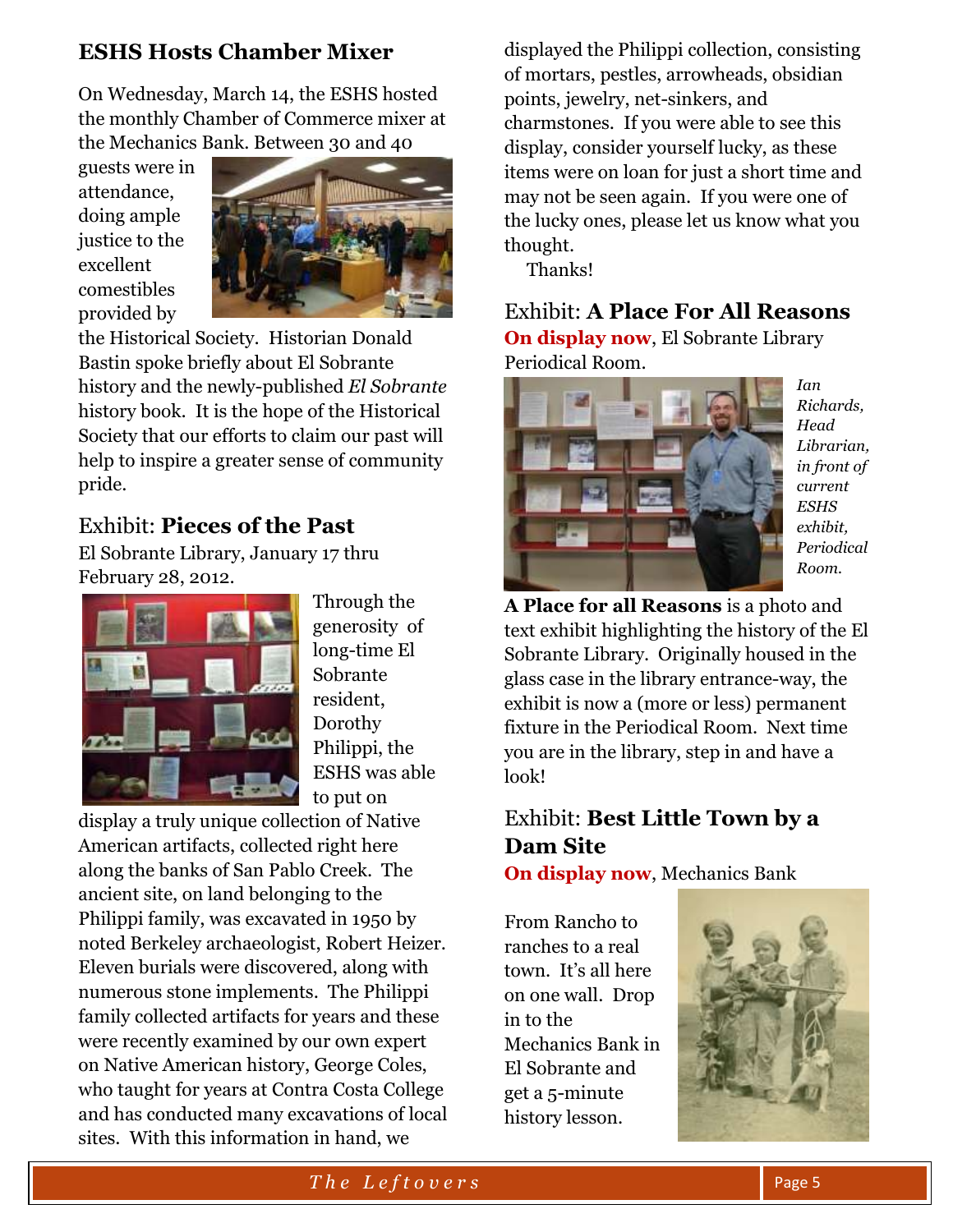#### **Marbles - King of the Play Ground** *Steve James*

There was a day when playing marbles ruled

the elementary school playground for boys. In the fall of 1957, at Marie A. Murphy elementary school, I started the 4th.



It was my first year at Murphy. I completed K-3 grade at El Sobrante #1; from there



everyone went to Murphy for 4th through 6th grade, then on to De Anza for 7th to 12th grade. In those years the playground activity had the usual play areas.

*Pennants donated by Kenyon Chan*

On the asphalts were basketball hoops, kickball field outlines, four square, hop scotch, and tether ball. The dirt field had a baseball back stop, which was close to where the asphalt ended. In this area near the back stop is where the boys played marbles. It was limited to boys. The girls played their games. Boys played marbles.

The check list, before heading to the bus stop, was: lunch, marbles, and homework, in that order. Some boys had homemade marble bags, others just stuffed their pocket full. The assortment of marbles included cat eyes, pureys, aggie, and a boulder (larger than a regular marble) or two\*. Among these you had your favorites. Your shooters and the ones you thought were the prettiest,

usually aggie and pureys. Cat eyes were at the bottom of the list and used in games of "keepers." Losing them in a game was no big deal.

There were various games we played. The basic one was a circle drawn in the dirt about six feet in diameter. All players would put up an equal amount of marbles in the circle by dropping them from waist high. Those were the object marbles. Who went first? This was decided by a lag line in the dirt. All player shot to the line. The closest was first, farthest away was last.

We would then take turns, using our shooters to knock an object marble out of the circle. If you knocked a marble out, you got to keep it. If your shooter stayed in the circle, you got to shoot again. The better players could make their shooter stick in the circle and get multiple object marbles in one turn. Of course, like any game, there were players that were better than others. Some boys could really control their shooter and clean out a circle of object marbles in no time.

Another game was chase. This game had a series of holes six to eight feet apart, with the pot hole at the end. Each player would ante up some marbles to the pot hole. The majority of object marbles were cat eyes. At a starting point you would then shoot to the first hole. If you got in the hole you got to shoot again. If you missed the next player shot. First one to the pot hole got the keep the object marbles.

At the end of the day some boys went home with more marbles, some with less, but tomorrow was always another day.

\**The list of marble names is mind-boggling. In addition to the puree, there was the (similar) peerie, which was another name for the clearey. There is even a name for the study of marbles—it is called Mibology. \_\_ Ed.*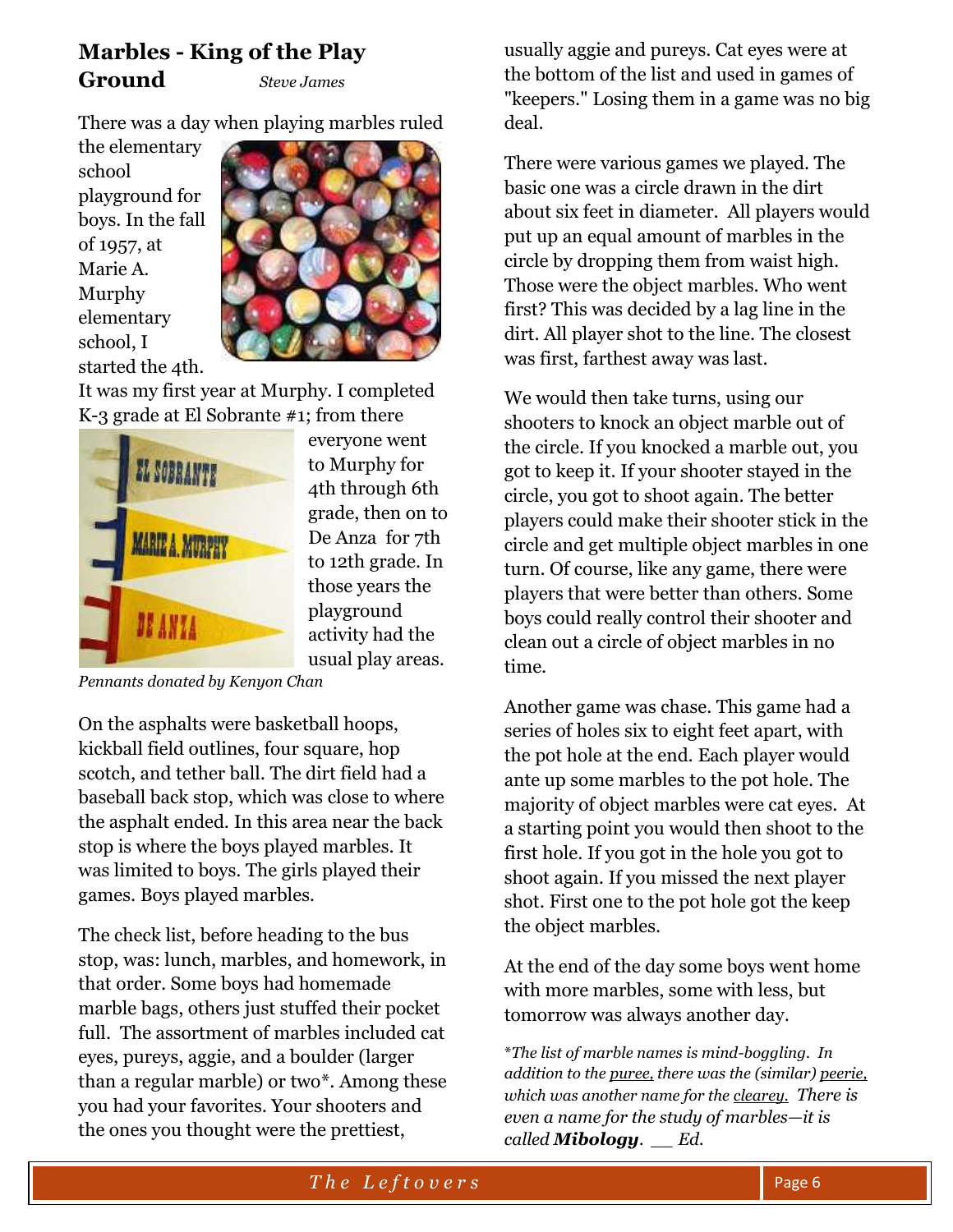#### **60 Years Ago.**

Excerpts *From the El Sobrante Herald*

#### *January 17, 1952:*

## *New Storm Starts Rumor of Impending Dam Disaster; Officials Watch Water Level*

Ugly rumor has reared its head in El Sobrante since the recent storm washed out a portion of the Dam Road and has flooded several residents out. The fire department has been deluged with calls from anxious persons inquiring about the safety of the dam. Many of them had heard that it was ready to break after the heavy rains. Fire Chief Charlie Matteson stated that the fire department, in conjunction with the water company, is maintaining a watch on the dam and on the creek and will alert citizens if there is any sign of danger.

#### *March 13, 1952:*

## *Canyon Park Votes Yes on Street Lights*

The proposed lighting district in Canyon Park passed at Tuesday's election with 88 votes for and 31 votes against lighting. A total of 17 lights is reported to be planned for Canyon Park, 16,400 watt lights distributed throughout the tract and one 600 watt light on the corner of Clark and Dam Road.

## *Bank Branch Petition Being Circulated Here*

If enough names appear on the petition being circulated here by Bill Oliver to satisfy Mechanics Bank officers a new branch will be constructed in El Sobrante for the convenience of the public.

 Oliver has circulated the petition among the business establishments here and will try to contact others personally also. The petition is now at Oliver's and at Ray and Jerry's on the Dam Road. Those wishing to sign the petition are asked to do so

immediately as Oliver will take it to the branch this weekend.

#### *April 3, 1952: Sheldon School Granted Final Apportionment*

An apportionment of \$220, 406.86 was made to the Sheldon School district Wednesday afternoon. . . . The total cost of the new project will be \$285,507.84. The first step taken on this project was in the early part of 1949 when Lester Skow called the community mass meeting to discuss Sheldon's school building problems. At that time enrollment was approximately 60 students as compared to almost 300 now. The new school should be ready in the fall.

#### *May 1, 1952:*

## *\$5,000 Robbery of Parakeets at Moore Aviary*

A \$5,000 robbery of approximately 500 prize and breeder parakeets took place sometime Wed. night at the M and P Aviaries, 4725 Appian Way, when thieves wreaked considerable damage and left several hundred other birds to die. . . . No insurance was carried on the prize stock. . . . Moore stated that he has been unable to meet the demand for parakeets and at present has \$3,000 in back orders.

#### *June 5, 1952:*

## *Saturday Night Variety Show for the Family to Help Build New St. Callistus Church*

Performers in the St. Callistus Variety Show will play to a full house at the Park Theatre Saturday night the program committee disclosed yesterday after a tabulation of ticket sales were made. The non-profit show is being staged to help swell the building fund of the new St. Callistus Catholic Church. Plans call for construction to begin June 15.